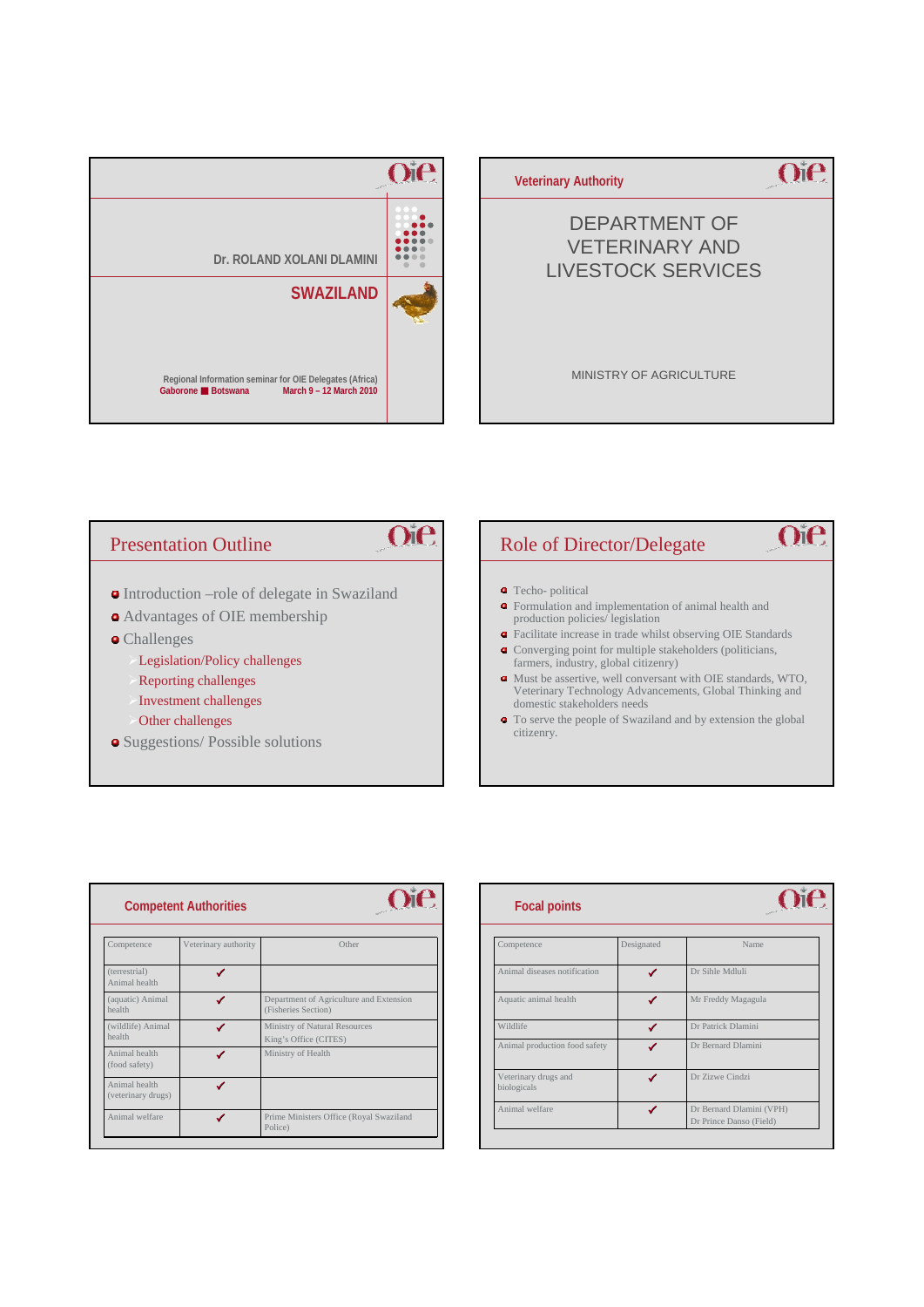#### **Role of the OIE Delegate**

Rights and obligations of OIE Member countries and of the OIE Delegates

 $O$ i $e$ 

**Oie** 

 $O$ ie

- Involvement in the WTO-SPS Agreement with focus on international trade of animals and animal products Involvement in the OIE PVS process for the assessment /
- evaluation of Veterinary Services
- Notification requirements to the OIE (immediate and 6-monthly) Involvement in national / zonal disease freedom recognition
- processes Annual declarations of disease/infection freedom
- Responses to draft OIE standards and guidelines and appointment of focal points
- Attendance of OIE regional commission and world assembly meetings
- Administrative responsibilities towards OIE
- Financial responsibilities towards OIE

#### $O$ i $\theta$ **Advantages** OIE is the greatest ally and mentor for the DVLS OIE alerts system keeps DVLS abreast with global animal disease occurrences OIE literature/publications are a rich source of animal health/production information Strong link with other international organization and sharing of information and strategies Various evaluations including PVS and Gap analysis provides basis for trust between Veterinary Services OIE Standards are a guidance and benchmark for international trade

#### **Legislation/ Policy Challenges**

**Q** Rate of new standards formulation is fast yet national legislation formulation mechanisms are slow

- Related challenge fast turnover of politicians – no institutional memory
- **a** Inadequate budget and political

support/understanding

Multiplicity of sanitary standards, trade requirements and /or mechanisms of compliance

#### Reporting challenges

- Unavailability of report uploading function in WAHIS means report cannot be prepared offline
- Linking wildlife and domestic animals reports in WAHIS delays submission of the 6 months report
- Many reports on the same subject (OIE, SADC, AU)
- **O** Overwhelming electronic communication

## Investment and other Challenges

- Animal production not significantly improving therefore no justification for investment in new animal health programs
- Sensationalist/ Alarmist local media
- New delegates are not given user friendly guidelines on the operations of the OIE
- Corruption politicians, technicians/ professionals, industry

#### **Suggestions**

# $\cap$ i $\in$

 $O$ ie

- Create report uploading option in WAHIS to enable those with difficult internet connection to report
- Delink the wildlife report from the domestic animals report
- Develop a pocket guide on the operations of the OIE and avail to delegates
- Avoid insignificant or cosmetic changes to the OIE standards for adoption of changes into national legislation takes long